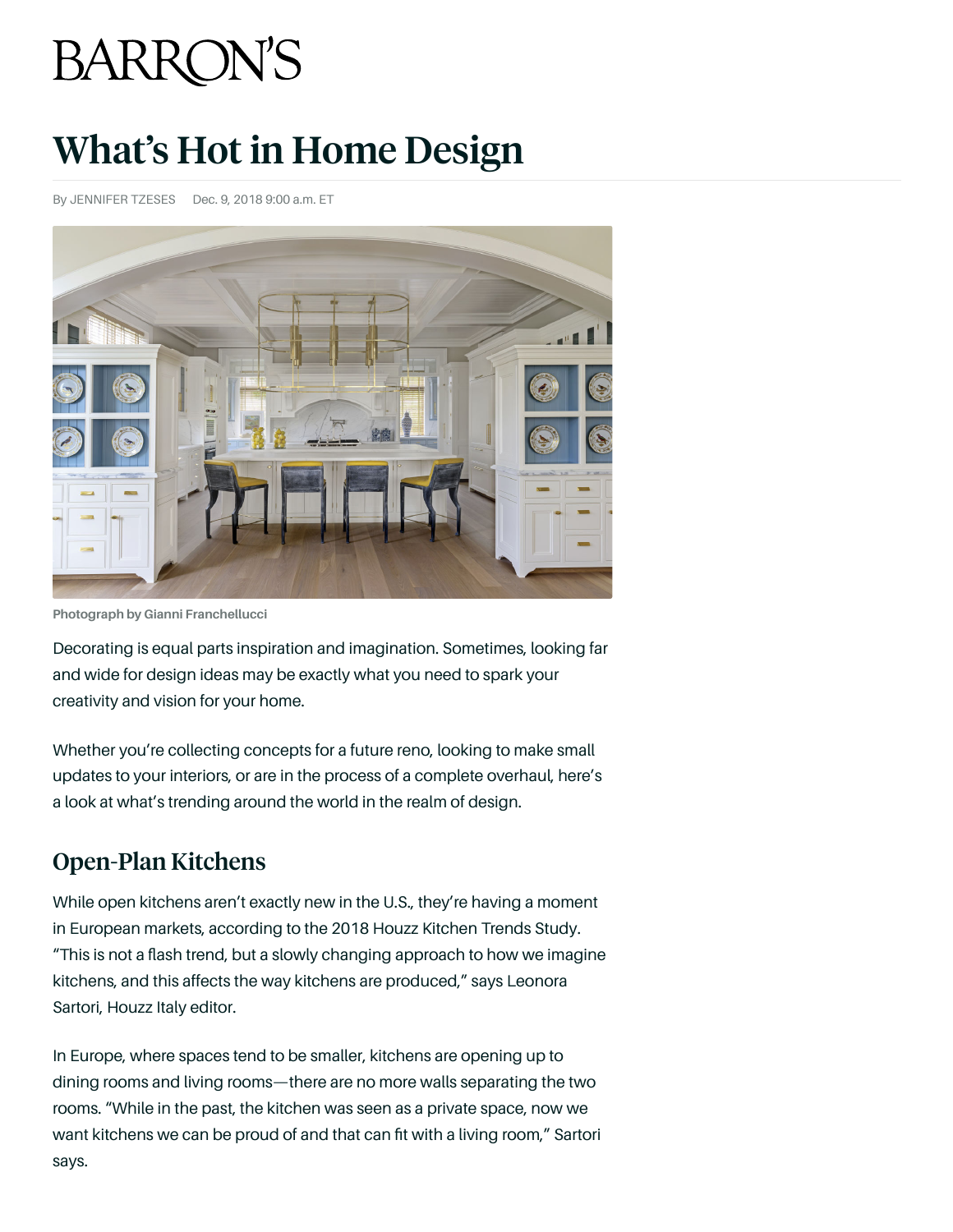#### Anything I can do as a designer to get people to slow down and appreciate time is a great thing<sup>7</sup>

—Achille Salvagni

There has also been a lifestyle shift. "We want to share the time we have with family and friends, so we don't want to have someone alone in the kitchen," she says. There is a lot of middle ground for this: Kitchens can be partly separated by half-walls or see-through panels. Clever solutions, such as cabinetry that can also fit in living rooms, help maximize space.

"Many years ago, the grander houses in the United Kingdom had an upstairs/downstairs mentality," says Rome-based architect and designer Achille Salvagni. There was often a staff downstairs in the kitchen preparing food for the family of the house. But meeting for pre-dinner drinks in a drawing room before heading into a dining room and then into the billiards room doesn't fit into contemporary living.

"Kitchens have moved to the ground floor of many houses, and large, openplan kitchens/dining rooms have become the norm," Salvagni says. "This allows a hosting family to be preparing for a dinner party all while being able to socialize with the guests."

These kitchen/dining rooms often lead onto a terrace or garden, so you can get a great use of space out of them. They have become the hub of contemporary living; the dinner table will often be used not just to eat from but also for the kids to do their homework, people to sit at and read newspapers, play board games, and so on.

#### Dual-Purpose Furniture

"We see a lot of modern portmanteaus that can hold a jacket, keys, and an umbrella, but also have a built-in mirror," says Allyson Rees, senior retail lifestyles editor for WGSN, a global trend-forecasting company. Flexible furniture solutions are popular across the board, she says. "And for those who work from home, we're seeing a rise in flexible dining tables; tables have hidden outlets or USB ports, so people can use them as a workspace during the day," she says.

"Ideas for decluttering and clever storage hacks are always popular on Houzz, especially in European countries where apartments tend to be smaller," Sartori says.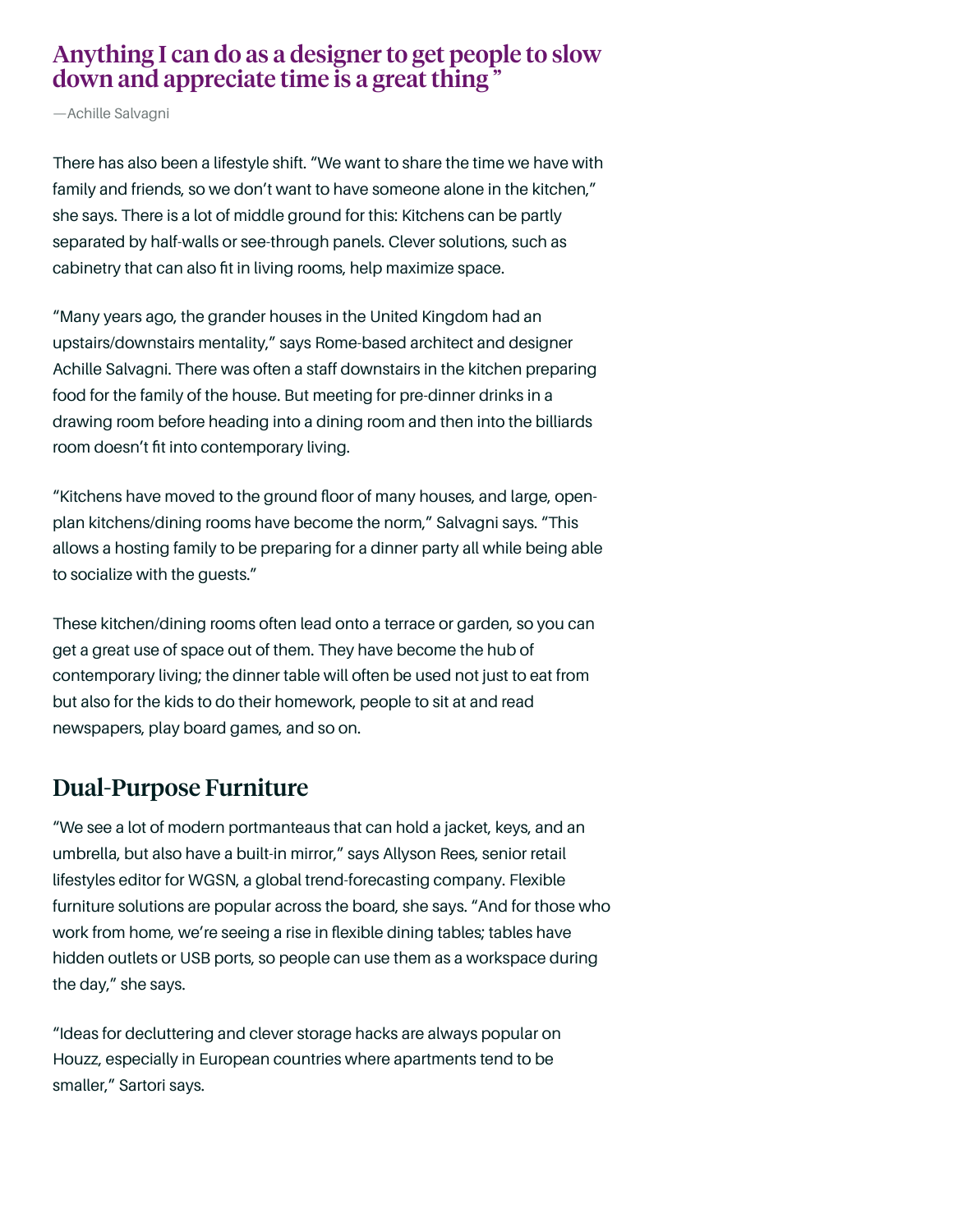

Bronze console with marble top feels timeworn. **Courtesy of Achille Salvagni Atelier**

Extra storage space can be found under the bed, with shelves in corners, in false ceilings, or with tailor-made bench beds that can store a lot inside. "These storage solutions don't seem like a wardrobe; rather, they look like the flat layout of a wall with almost invisible panels behind where there is space for storage," Sartori says. As such, custom cabinetry is growing in popularity.

There's also a rise in do-it-yourself and creative hacking—for example, taking a piece and making it your own, or making it better so that it has a more useful function in your life.

#### Timeworn Materials

Creating a home that feels safe and comfortable is of utmost importance around the world. "Velvet continues to be the upholstery fabric of choice, seen at furniture trade shows from Paris to High Point. N.C., and interior silhouettes are soft," Rees says. Interiors with upholstery and plush fabricssuch as heavy-gauge knits, flannel, felt, fur, and faux fur—are becoming more popular.

There is a return to aged surfaces, timeworn materials, and an heirloom quality to interiors, Rees says, "championing the artisan—whose goods bear marks of the hand and small imperfections [that] add a more human element to designs." There's also a rise in craft products. Consumers want to know the provenance of the products they buy.

"Noble materials such as bronze, onyx, and marble naturally have aged surfaces and can be considered a luxury," Salvagni says. "They're on trend because people recognize the craftsmanship that has to go into shaping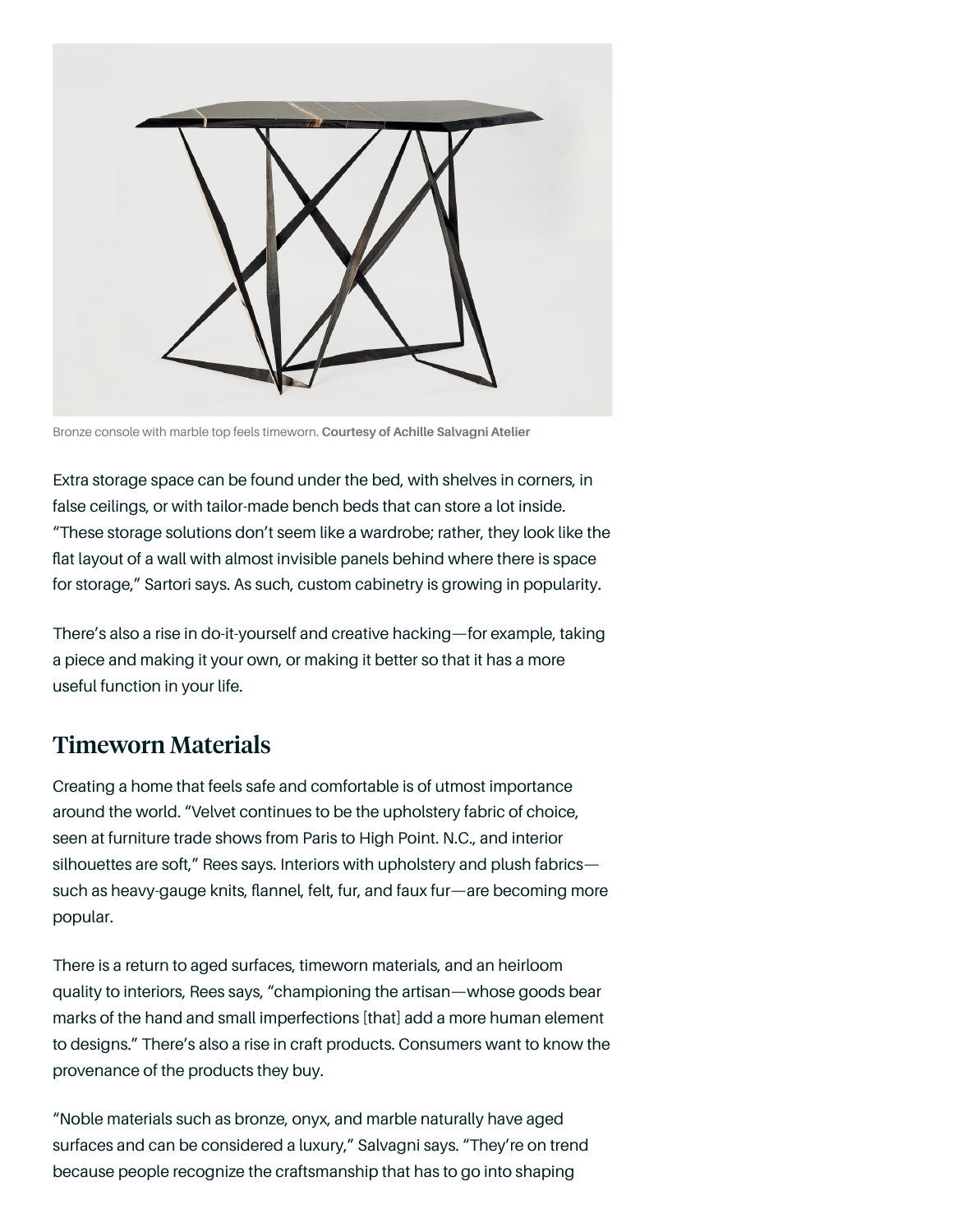these precious materials into the forms they want; this attention to detail is what people are willing to pay for. These materials are tactile, warm, and so much more appealing than plastics, laminates, and so forth," Salvagni says.

Wood is a trend not just in flooring but, following a Scandinavian-style trend, in furniture, as well.

"We see that wood is being used nearly everywhere in the house, even in the bathroom where some years ago it was hard to imagine having a wooden bathroom floor," Sartori says.

Marble is another classic material that's becoming popular again, Sartori says. "Marble production has become so skilled and advanced that it can be used for things like coffee tables, thanks to a lighter and thinner tabletop, which is a better fit in contemporary homes."

### Mindfulness In Design

"The consumer obsession with wellness and spirituality encourages new selfcare rituals for the bed and bathroom," Rees explains. "We're seeing sensorial experiences such as scent, color, and sound—once only really found in spas —take on an everyday appeal in the home." This is playing out with smart lightbulb systems that allow you to create a sensory atmosphere in the home and use different colors for chromatherapy.

The rise of wellness and mindfulness as a key consumer trend is influencing younger generations, millennials especially, to move plants into the home, Rees says. No longer confined to the terrace or windowsill, they're all over—in the shower or bathtub, hanging overhead.